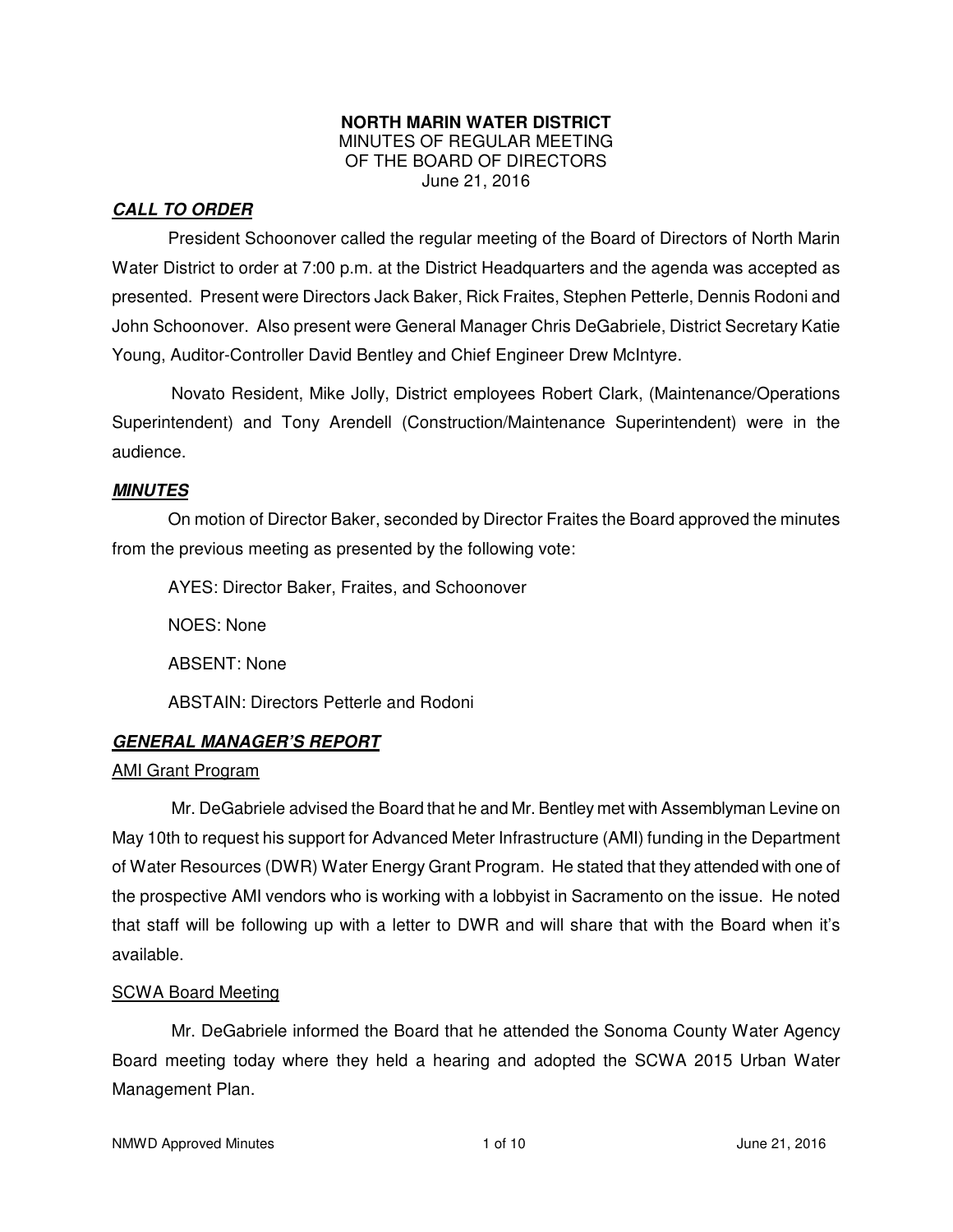### **OPEN TIME**

President Schoonover asked if anyone in the audience wished to bring up an item not on the agenda and there was no response.

#### **STAFF/DIRECTORS REPORTS**

President Schoonover asked if staff or Directors wished to bring up an item not on the agenda and the following item was discussed:

Katie Young reminded the Board that the next meeting will be next Tuesday, June 28th at the Dance Palace in Point Reyes Station. Drew McIntyre will transport Board members desiring a ride and will depart the NMWD Administration Building parking lot in Novato at 6:10 p.m. that evening.

### **PUBLIC HEARING PROPOSED FY17 EQUIPMENT BUDGET**

Mr. Bentley provided the Board with the final review for the Proposed FY16/17 Equipment Budget. He noted that there were no changes since the previous review. He stated that the budget is set at \$245K for the upcoming year and that the more expensive items are a mini track loader, two replacement pickup trucks and replacement Lab Information System Software.

President Schoonover opened the public hearing at 7:04 p.m.

Director Baker inquired whether small pickup trucks are available for vehicle replacements. Mr. Clark responded that the Nissan Frontier is the only "small" pickup currently available in the marketplace and that NMWD did purchase one for a Field Service Representative in this current FY.

Hearing no further comment, President Schoonover closed the public hearing at 7:06 p.m.

On motion of Director Fraites, seconded by Director Petterle, the Board approved the FY17 Equipment budget as presented by the following vote:

AYES: Director Baker, Fraites, Petterle, Rodoni and Schoonover

NOES: None

## **FY17 & FY18 NOVATO CAPITAL IMPROVEMENT PROJECT BUDGET**

 Mr. Bentley provided the Board with the final review of the FY17 & FY18 Novato Capital Improvement Project Budget. He stated that there were no changes since the last review. He advised the Board that there are 4 major projects including \$4.9M for the Advanced Meter Information System, \$3M for the Office and Yard Building Refurbish, \$2M for the San Mateo Tank Recoat and \$1M for the San Mateo 24" Inlet/Outlet Pipeline Project.

President Schoonover opened the public hearing at 7:08 p.m.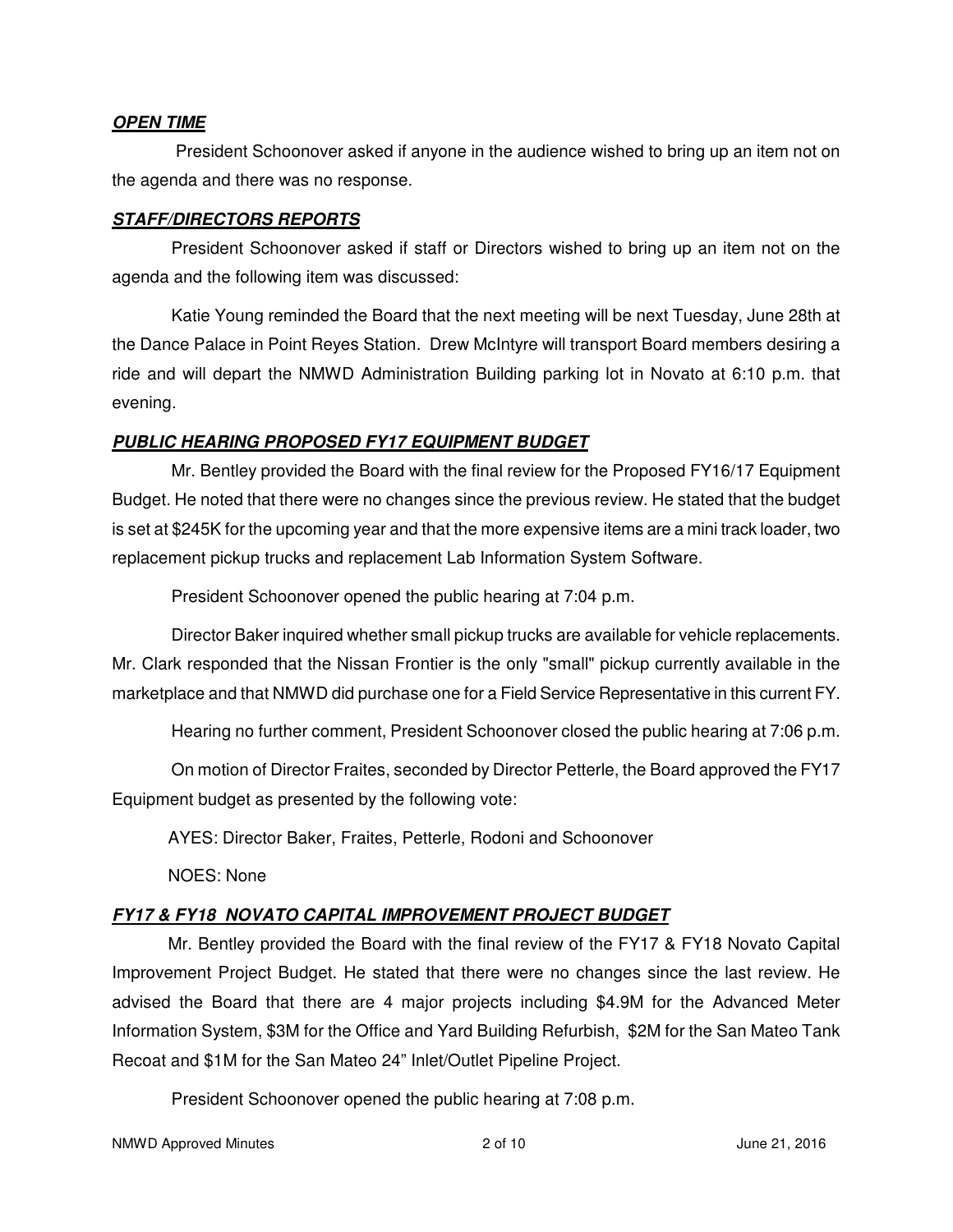Director Baker inquired about the San Mateo tank location and the extent of the San Mateo Tank 24" Inlet/Outlet Pipeline project. Mr. McIntyre responded that San Mateo tank is in the San Marin area above the Rolling Hills Club and directly east of San Domingo Way. He stated that the existing inlet/outlet pipeline to the tank is undersized and at one time the area around the tank was contemplated to be residential subdivisions wherein a 24" pipeline from Palmo Ct. to the tank would have been extended. He noted that the pipeline project is to extend the 24" line from Palmo Ct. to the tank across the Marin County Open Space Mt. Burdell Preserve.

 Director Rodoni asked that staff provide the Board with some details about the rehabilitation of the District office building. Mr. DeGabriele stated staff has known for several years that the District offices need improvements and he desires to see two office facilities come together and that staff needs to find an architect to figure out the best course of action and do a cost analysis to see which direction to go.

Hearing no further comment, President Schoonover closed the public hearing at 7:12 p.m.

 On motion of Director Fraites, seconded by Director Baker, the Board approved the FY17 & FY18 Capital Improvement Projects Budget as presented by the following vote:

AYES: Director Baker, Fraites, Petterle, Rodoni and Schoonover

NOES: None

# **FY17 PROPOSED NOVATO WATER OPERATIONS BUDGET**

Mr. Bentley provided the Board with the final review for the FY17 Proposed Novato Water Operations Budget. He advised the Board that since the last review the following changes have been made: the Drought Revenue Recovery Surcharge has been removed and the volume of water sold increased to 2.5BG; the 48- unit Novato Village Senior Apartment Project in Hamilton was granted an extension until August to make financial arrangements, thus their \$679,000 connection fee payment was moved into FY17; the vacant Electrical/Mechanical Technician position was filled by the Auto/Equipment Mechanic and the Mechanic position will now be filled at a lower salary, saving \$38,000; and finally there were several other minor changes netted together to reduce expenses by \$7,000.

Mr. Bentley stated that the 5% rate increase effective June 1, 2016 will add \$880,000 to FY17 budgeted revenue. He advised the Board that the proposed budget includes a staffing level of 55.7 full-time equivalent employees, up 6% from the current year budget and a 5% spot adjustment is included for both the Auditor-Controller and the Water Quality Supervisor.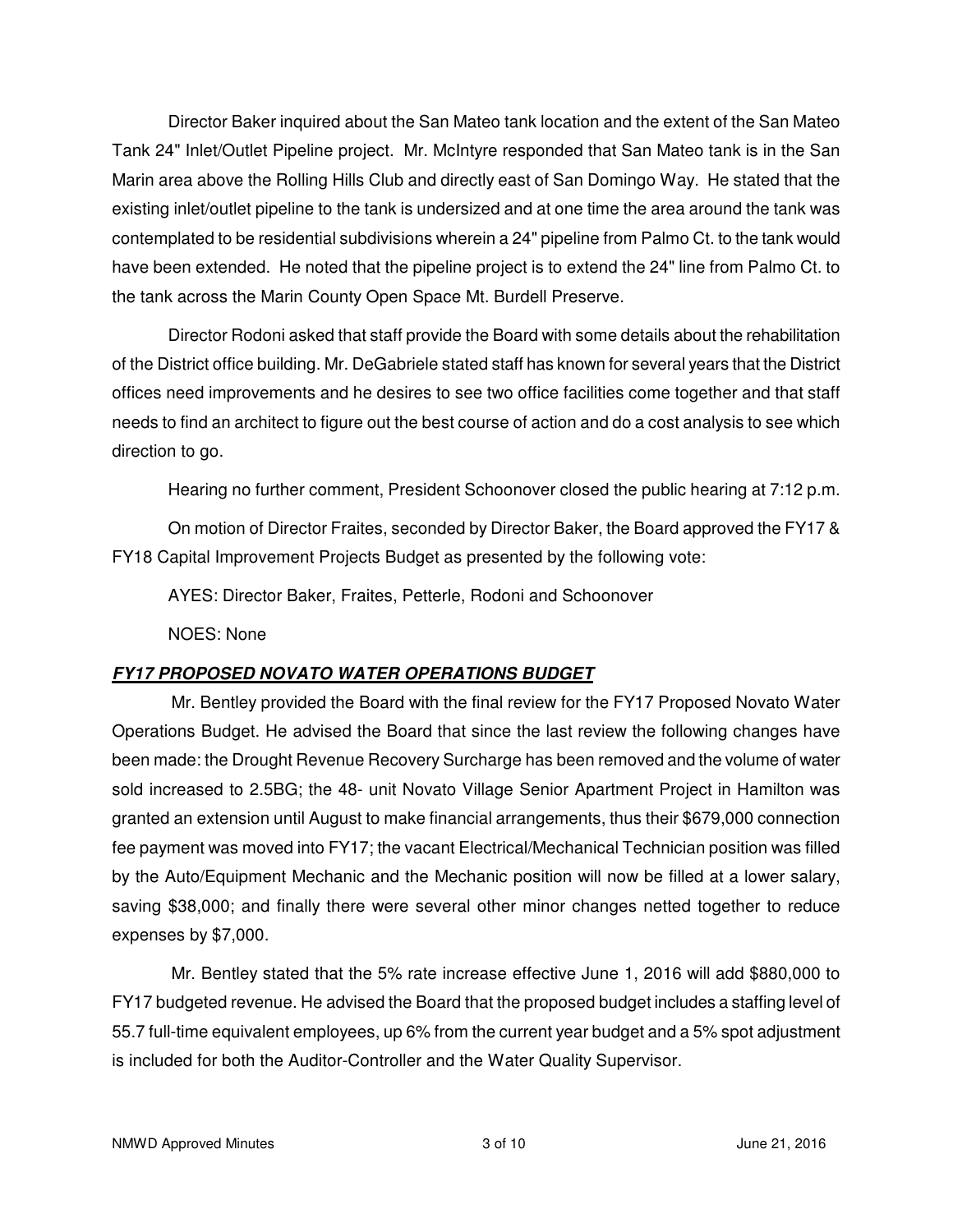President Schoonover opened the public hearing at 7:20 p.m. and hearing no comment immediately closed the public hearing at 7:21 p.m.

 On motion of Director Petterle, seconded by Director Rodoni, the Board approved the FY16/17 Novato Operating Budget as presented and authorized the General Manager to pay demands arising from execution of the budgeted expenditure plan by the following vote:

AYES: Director Baker, Fraites, Petterle, Rodoni and Schoonover

NOES: None

# **FY17 PROPOSED RECYCLED WATER SYSTEM BUDGET**

Mr. Bentley provided the Board with the final review of the FY17 Proposed Recycled Water System Budget. He stated that recycled water demand for next year is projected at 140MG and the operating expenses are projected to decrease by 2%. He noted that the 7% commodity rate increase effective June  $1<sup>st</sup>$  is projected to generate \$48K in additional revenue. He stated that operating expenses are budgeted to decrease 3% from the FY16 budget.

He reminded the Board of the Recycled Water Expansion Project in the Central Novato Service Area with \$7.5M to be expended next fiscal year and noted that the total cost of the project would be \$11.7M. He stated that grant funding along with state revolving fund loans will be used to pay for the project and that \$815K of Novato connection fee revenue is budgeted to be transferred to the Recycled Water System Budget.

Mr. Bentley advised the Board that 44 EDUs will be required each year to pay the Recycled Water System debt service and that the Novato Potable Water system is currently in arrears as not enough development has occurred to fully fund the Recycled Water System debt.

President Schoonover opened the public hearing at 7:23 p.m.

The Board questioned what alternatives would be available should development continued to be depressed and Mr. DeGabriele replied that increased connection fees for any new development or subsidy through potable water rate revenue are two viable alternatives.

 Mr. McIntyre advised the Board that various current development plans within the Novato service territory are likely to occur and help pay the annual Recycled Water debt obligation. Mr. McIntyre also advised the Board that even though the Residential Recycled Water Fill Station is not planned to be operable this year residential customers who utilized the station last year and invested in 275 gallon totes will be authorized to use the truck fill station to obtain Recycled Water in the future.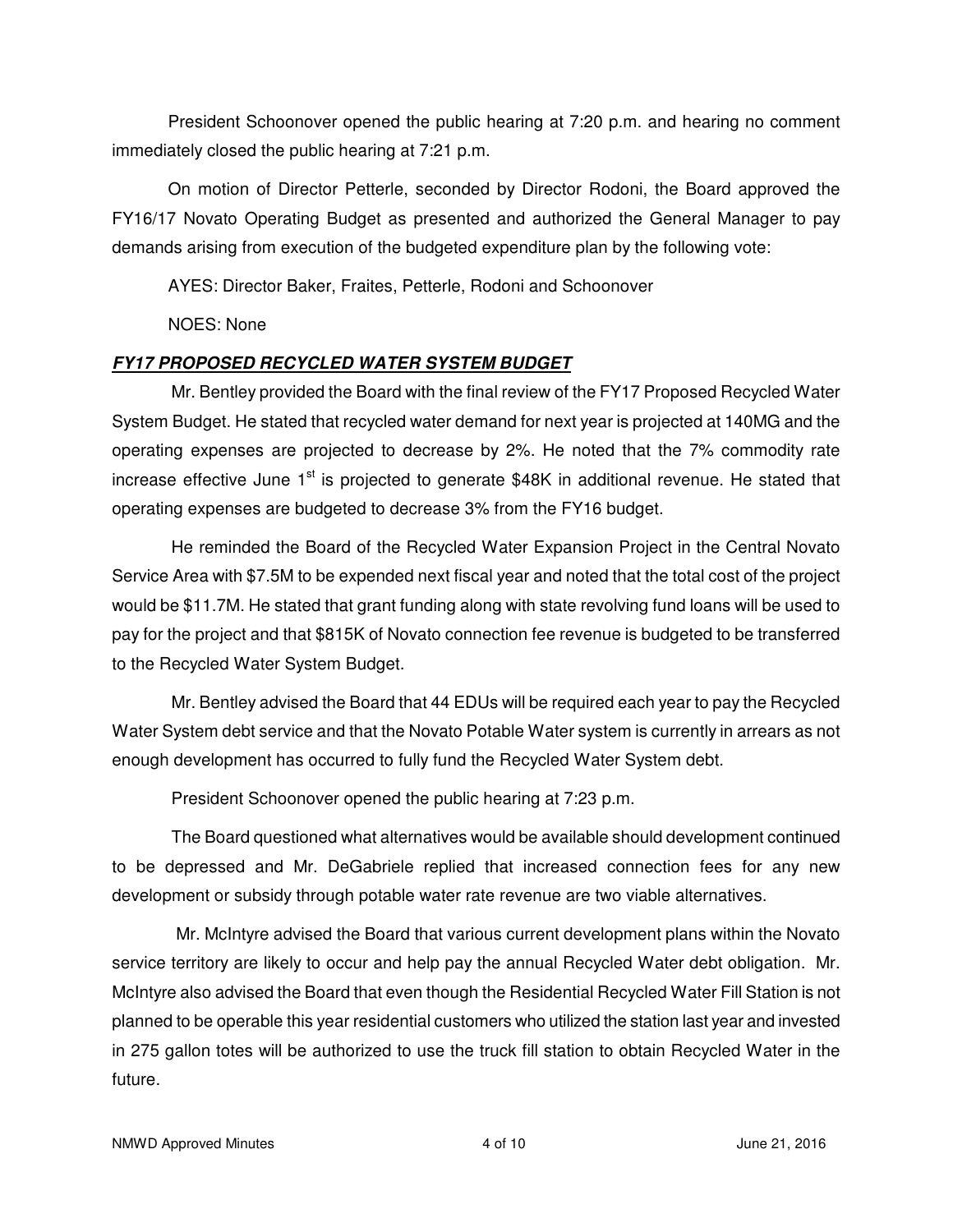Hearing no further comment, President Schoonover closed the public hearing at 7:30 p.m.

 On motion of Director Fraites, seconded by Director Baker, the Board approved the FY17 Novato Recycled Water System Budget and authorized the General Manager to pay demands arising from execution of the budgeted expenditure plan by the following vote:

AYES: Director Baker, Fraites, Petterle, Rodoni and Schoonover

NOES: None

### **PUBLIC HEARING – 2015 URBAN WATER MANAGEMENT REPORT**

Mr. McIntyre presented the Board with the District's 2015 Urban Water Management Plan. He reviewed the highlights of the plan which include a reduction in the total population now projected for Novato compared to the projection identified 5 years ago and a new requirement in the plan to use a standard method and calculate distribution system water losses. He stated that the 2015 calculated water loss was 238 acre feet or 3% of total supplied water. He noted that other features of the plan show that the District is in compliance with SBx7-7 requirement for a 20% reduction in gallons per capita per day by year 2020. Mr. McIntyre advised the Board that in 2015, the District's gallons per capita per day (gpcd) was 105. He stated that the District's projected water supply at year 2040 is 11,046 acre feet or 1,757 acre feet less than was projected in the 2010 plan at year 2035. Mr. McIntyre advised the Board that the reduction reflects additional water conservation, the SBx7-7 gpcd requirement, and a reduction in population and job projections. He stated that the plan identifies that in a single dry water year North Marin would require some mandatory water conservation to meet the available supply as Lake Sonoma is expected to fall below 100,000 acre feet storage before July 15th of that dry year (mimicking 1977), which will trigger a 30% reduction in deliveries by Sonoma County Water Agency. He noted that normal year supplies and multiple dry year supplies are satisfactory to meet the projected demands into the future.

Mr. McIntyre advised the Board that one comment from Marin LAFCo was received, questioning the population projection included in the document which can be clarified with a footnote and the issue of the population growth being more aggressive than that used by Marin LAFCo in their Countywide Water Study.

President Schoonover opened the public hearing at 7:48 p.m.

Director Rodoni questioned the 2015 UWMP Table 6-11 (Attachment 5 in the agenda) and why projected water supply can decrease over time. Mr. DeGabriele responded that what is not included in the agenda is a similar table showing water demand and that the water supply is balanced with water demand. He stated that as demand increases are tempered with increased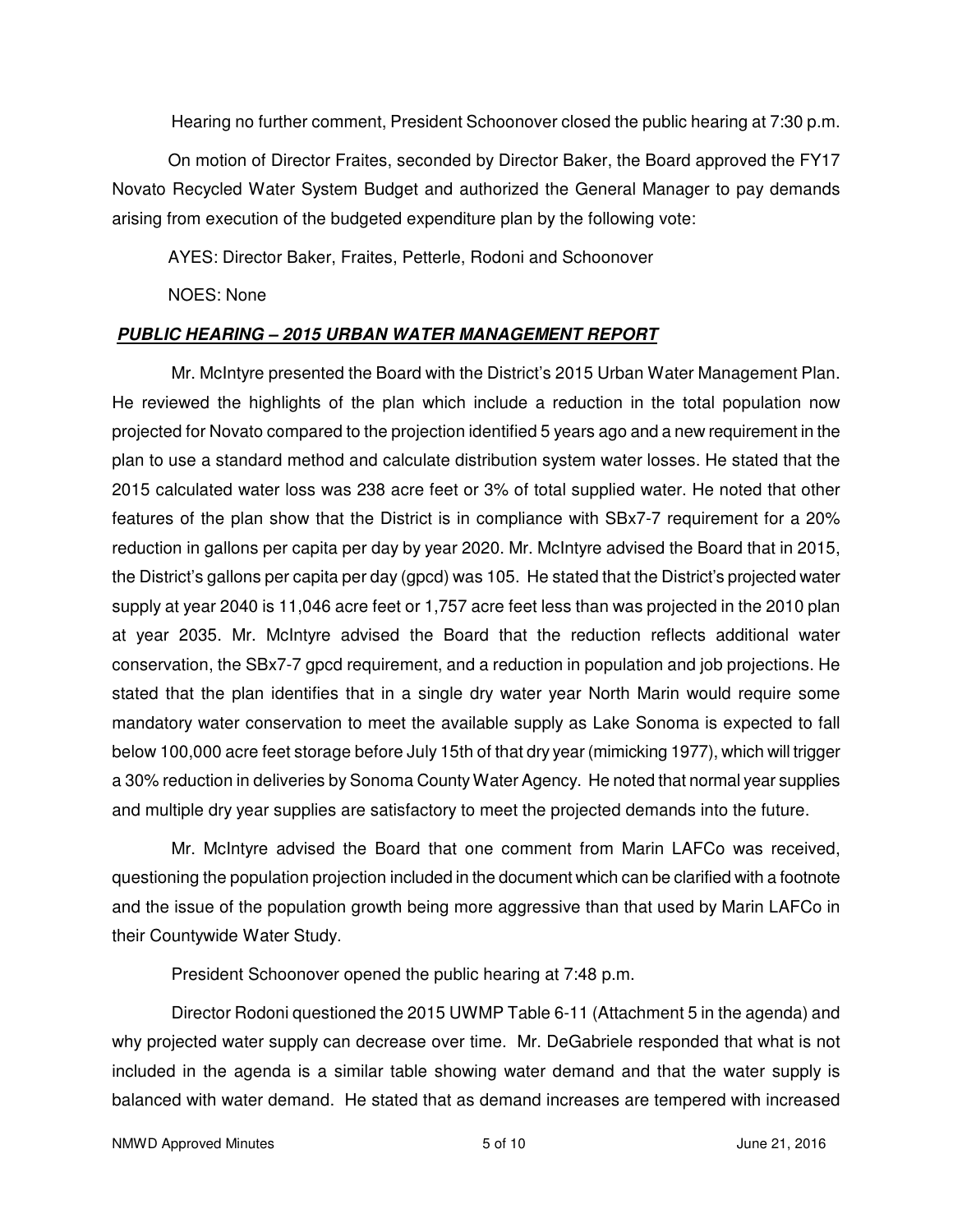recycled water use and water conservation the plan attempts to rely more on Russian River supply and less Stafford Lake supply to perfect as much Russian River entitlement as possible.

Hearing no further comments, President Schoonover closed the public hearing at 7:53 p.m.

On motion of Director Petterle, seconded by Director Rodoni, the Board adopted the NMWD 2015 Urban Water Management Plan pursuant to Resolution 16-15 entitled: "Resolution of the Board of Directors of North Marin Water District Adopting the 2015 Urban Water Management Plan" by the following vote:

AYES: Director Baker, Fraites, Petterle, Rodoni and Schoonover

NOES: None

# **MONTHLY PROGRESS REPORT**

Mr. DeGabriele provided the Board with the Monthly Progress Report for May 2016. He stated that water production in Novato is up significantly (51% compared to May last year) but is still down 19% compared to May 2013, the State Water Board's benchmark. He further stated that for the period of June 2015 through May 2016, water production is down 30%, well above the District's water conservation standard. Mr. DeGabriele advised the Board that in West Marin, similar performance occurred and during the period June 2015 through May 2016, water production is down 32% compared to the State Water Board benchmark. He informed the Board that through May 22.5" of rainfall has been received in Novato, approximately 84% of average. Mr. DeGabriele stated that 74 customers were out of water for a period of time on one day due to an unplanned outage resulting from a broken valve on McClay Road.

Mr. Bentley reviewed the Auditor-Controller's Monthly Report of Investments showing that the District portfolio holds just over \$13M, down approximately \$200K from one month ago and is earning 0.69% interest.

President Schoonover questioned why there are so many more consumer service line leaks in May 2016 (34) vs. May 2015 (17) and staff did not offer to venture a guess as the condition of consumer service lines is not known nor the District's responsibility.

## **ACTION CALENDAR**

# **AGREEMENTS WITH SONOMA COUNTY WATER AGENCY FOR THE NORTH MARIN WATER DISTRICT WATER CONSERVATION PROGRAM**

 Mr. McIntyre provided the Board with two agreements with Sonoma County Water Agency for the North Marin Water District's Water Conservation Program. He stated that the District has a reimbursement agreement totaling \$210K for Agency assistance in Water Conservation Program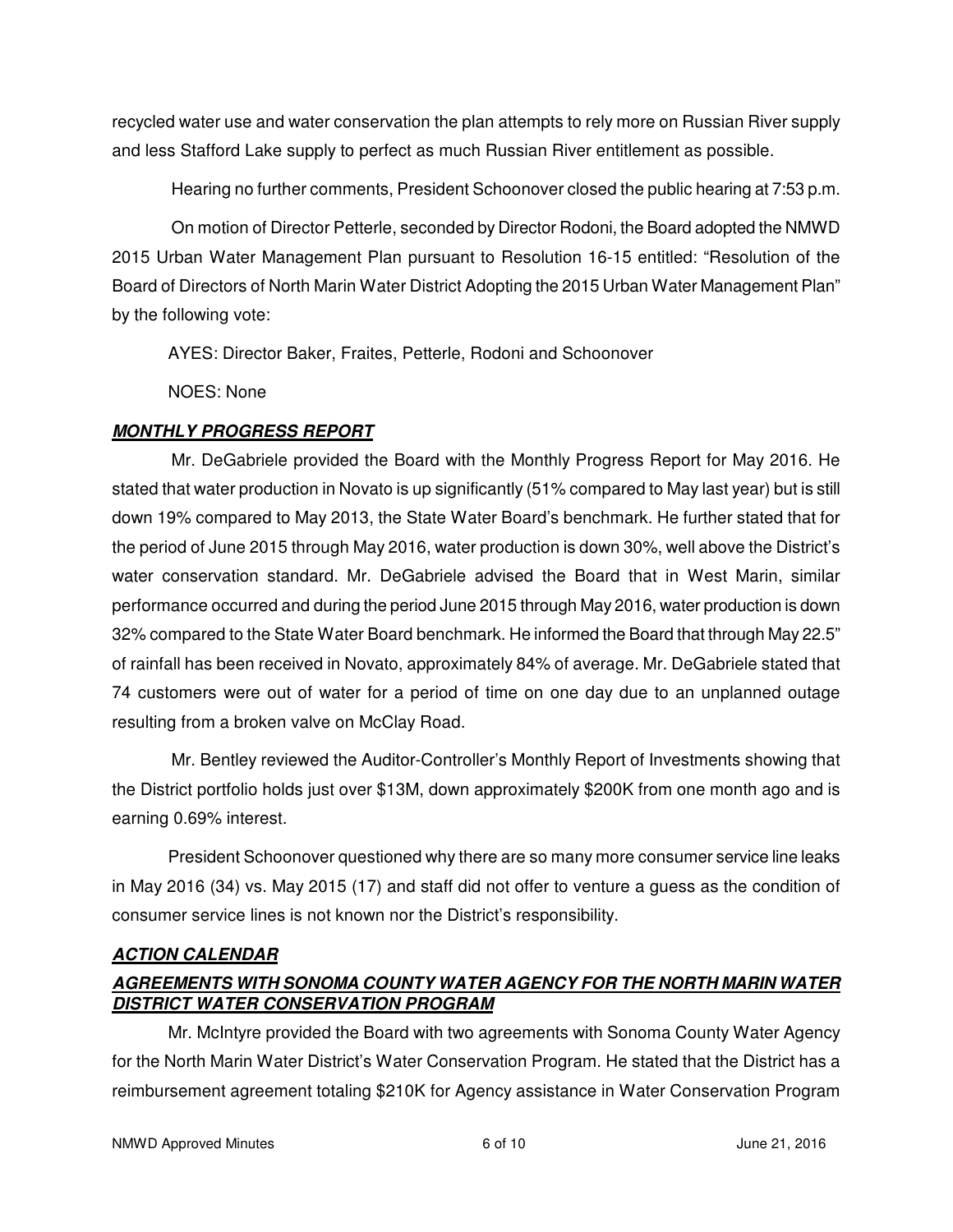implementation over the next three years. He noted that this work primarily covers administration of the Water Smart Home Survey and public outreach. Mr. McIntyre informed the Board that the District also has a funding agreement with the Agency enabling \$94,200 of Bay Area Prop. 84 Integrated Regional Water Management Grant money to be used for District Cash For Grass, High Efficiency Toilet and High Efficiency Washer Rebate Programs.

On motion of Director Petterle, seconded by Director Fraites, the Board approved and authorized the General Manager to execute the Reimbursement Agreement and Funding Agreement with Sonoma County Water Agency for the North Marin District Water Use Efficiency Program by the following vote:

AYES: Director Baker, Fraites, Petterle, Rodoni and Schoonover

NOES: None

# **GRANULAR ACTIVATED CARBON REPLACEMENT PURCHASE**

Mr. Clark advised the Board that staff completed a bid process for the replacement of the Stafford Water Treatment Plant granular activated carbon (GAC) for the finished water GAC filter beds. He noted that five companies were identified to have the ability to provide the required GAC to meet specified treatment needs but proposals were received from only two of the vendors. Mr. Clark stated that the total cost for the GAC will be \$165,192 which is included in the current fiscal year operations budget. He informed the Board that as a result of the recent Taste and Odor evaluation by SRT Consultants, staff reviewed the optimization work, examined Stafford Lake and various influences on water quality and with their recommendation to replace all the GAC during midtreatment season in the June-July timeframe. He advised the Board that the low bidder was Calgon Carbon.

 On motion of Director Fraites, seconded by Director Petterle, the Board approved staff recommendation to purchase replacement GAC from the Calgon Carbon Corporation by the following vote:

AYES: Director Baker, Fraites, Petterle, Rodoni and Schoonover

NOES: None

# **FY17 INSURANCE PURCHASE**

Mr. Bentley informed the Board that the District requested proposals for insurance coverage for the coming fiscal year from three brokers. He informed the Board that the proposal he received was \$903 more than the same package last year. He stated that staff recommends keeping the \$1 million self-insured retention (SIR) for liability coverage with a \$100,000 deductible. He noted that a

NMWD Approved Minutes and the control of 10 and 10 June 21, 2016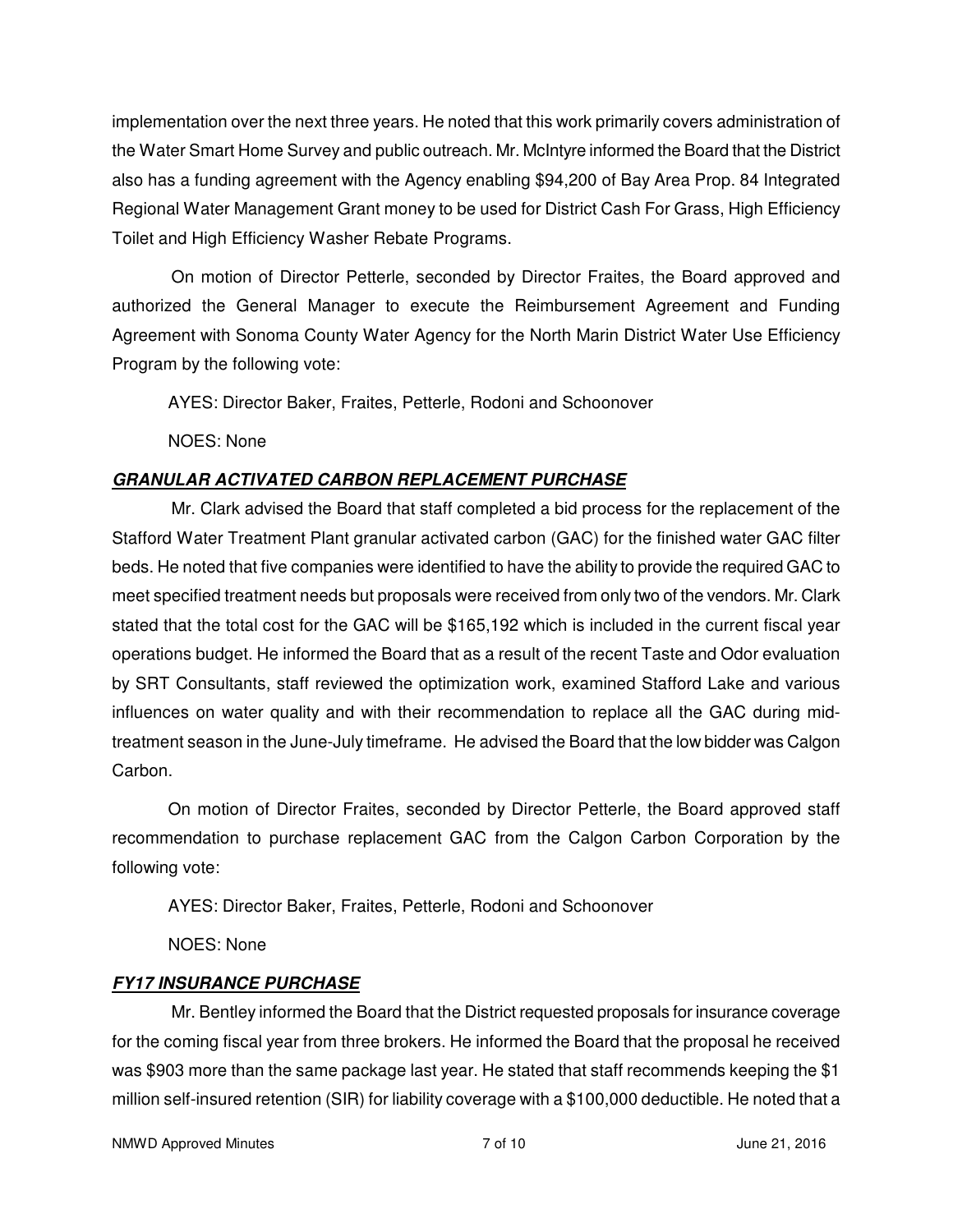benefit of the SIR, in addition to the lower premium, is that the District controls the claims handling process. Mr. Bentley advised the Board that one change in the package was in the Employment Practices Liability which increased the \$25,000 liability deductible from the current year policy to \$50,000.

On motion of Director Petterle, seconded by Director Baker, the Board approved the purchase of the FY17 Insurance in the amount of \$137,116 by the following vote:

AYES: Director Baker, Fraites, Petterle, Rodoni and Schoonover

NOES: None

Mr. DeGabriele and the Board acknowledged Mr. Bentley's work on obtaining insurance protection for the District at a reasonable cost.

## **OCEANA MARIN SEWER SERVICE CHARGE INCREASE ORDINANCE – FIRST READING**

Mr. Bentley provided the Board with the first reading of the Oceana Marin Sewer Service Charge Increase Ordinance to increase the Oceana Marin Sewer Service Charge to \$78 per month effective July 1<sup>st</sup>. He advised the Board that the reading of the ordinance must be done at two consecutive meetings. He noted that the next reading will be done at the Board meeting on June 28<sup>th</sup> at the Dance Palace in Point Reyes Station.

 Mr. Bentley also informed the Board that Regulation 109 which establishes the Oceana Marin Sewer Service Charge also establishes the Oceana Marin Sewage Facilities Connection Fee which is proposed to increase to \$30,000 for each dwelling unit. He stated that the increase will also be considered at next week's public hearing. He noted that staff is proposing that applications for sewer service received by September 1st and which have already filed for a building permit with the County of Marin be eligible to pay the existing sewage facilities connection fee of \$15,200.

 Mr. DeGabriele advised the Board that four customers have contacted the District advising that they are in the planning process at this time and desire to get in at the current connection fee rate.

 On motion of Director Baker, seconded by Director Petterle, the Board held the first reading of the proposed Ordinance No. 34 entitled: "Ordinance of the Board of Directors of North Marin Water District Electing to Have Oceana Marin Sewer Charges be Collected on the Tax Roll of the County of Marin, State of California Commencing Fiscal Year 2016-17" by the following vote:

AYES: Director Baker, Fraites, Petterle, Rodoni and Schoonover

NOES: None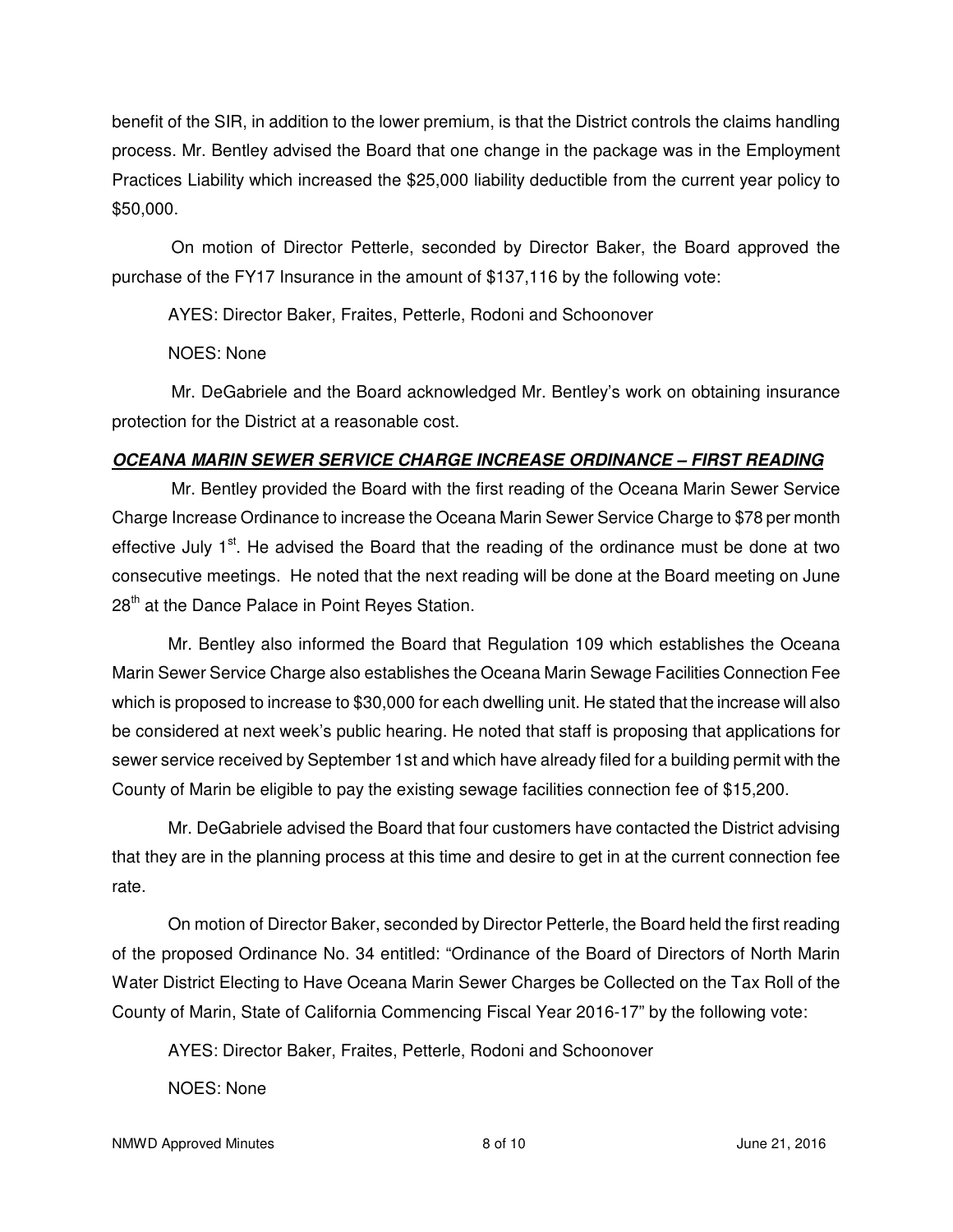## **INFORMATION ITEMS**

## **SECOND REVIEW – FY17 WEST MARIN WATER AND OCEANA MARIN SEWER BUDGETS**

Mr. Bentley provided the Board with its second review of the West Marin water and Oceana Marin sewer budgets. He informed the board that there were no significant changed. He reminded the Board that for West Marin water a 7% commodity rate increase is proposed and no increase in the bi-monthly fixed service charge. He noted that this amounts to \$2.67/month increase for the typical West Marin single family residential customer. Mr. Bentley stated that at Oceana Marin, a 10% increase is proposed (\$7 per month) raising the annual sewer service charge to \$936 per year.

. Mr. DeGabriele informed the Board that on the suggestion of Director Baker, he and Mr. McIntyre did meet with the former Deputy Director of the North Coast Regional Water Board to discuss what financing maybe available for the projects in Oceana Marin. He stated that he received contacts and will follow up with the staff of the North Coast Regional Water Board to get on their radar.

### **MISCELLANEOUS**

The Board received the following miscellaneous items: Disbursements, AMI Detected Leak, ACWA Draft Itinerary for Region 1 Russian River Water Supply Tour, Marin/Sonoma Mosquito & Vector Control District PEIR, SB163 (Hertzberg): Recycled Water Mandate for Ocean and Bay Discharges – OPPOSE letter.

The Board also received the following news articles: Santa Rosa water restrictions end for city residents and North Bay Water Reuse Authority awarded over \$4.7M in federal funding to expand local water project.

The Board received the following miscellaneous item at the Board meeting: Marin LAFCO Comment Letter on Draft UWMP and the following news article: Marin Voice; Water Conservation is here to stay.

Mr. DeGabriele advised that SB163 (Hertzberg) was withdrawn by the author but will likely reappear in the next legislative session.

Mr. McIntyre mentioned the news article regarding \$4.7M in federal funding to expand local water projects would include the Recycled Water Central Expansion Project.

### **CLOSED SESSION**

President Schoonover adjourned the Board into closed session at 8:19 p.m. in accordance with Government Code Section 54957 for Public Employee Performance Evaluation (One), Title: General Manager.